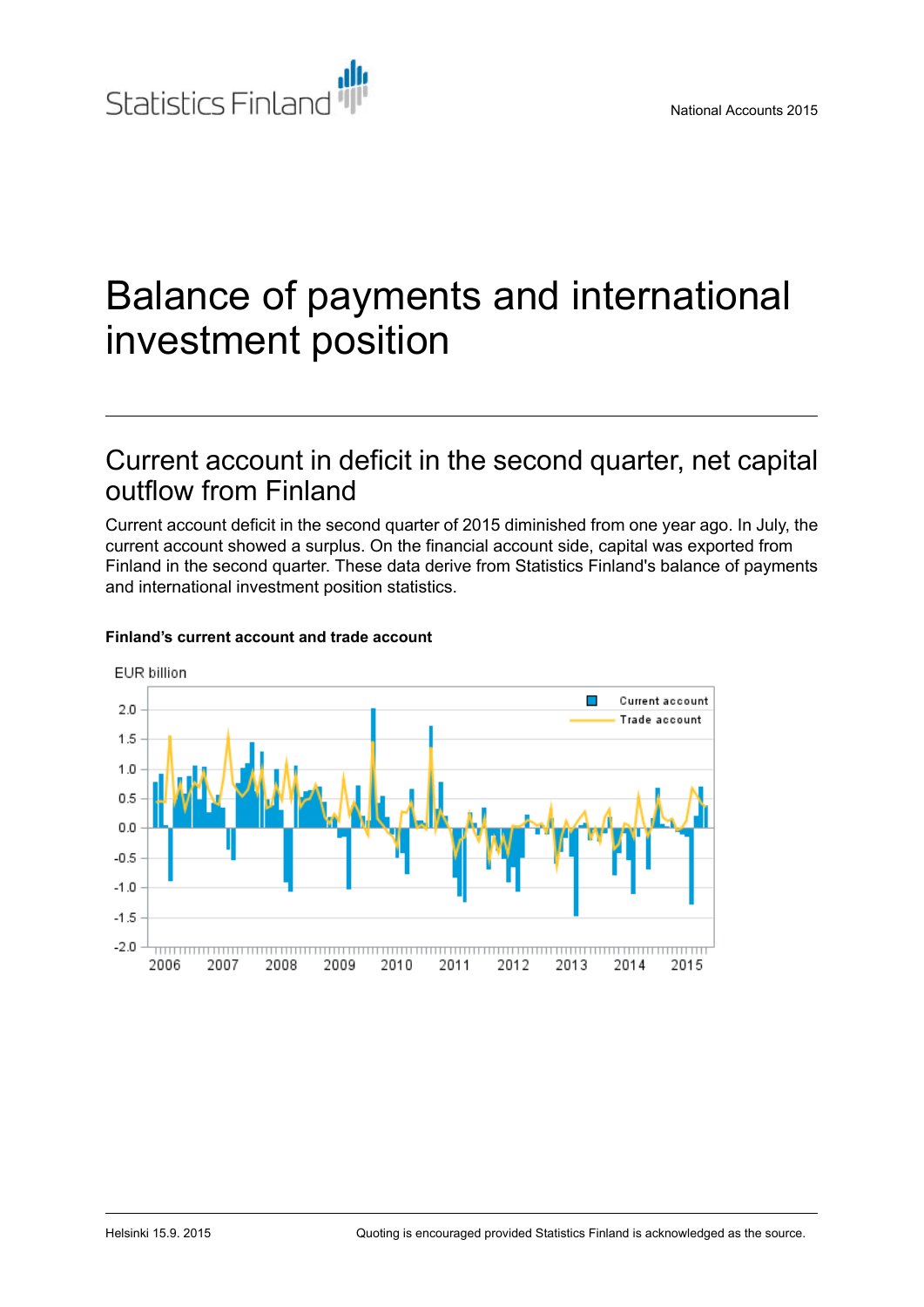# Current account in the second quarter

The current account was EUR 0.4 billion in deficit in the second quarter of 2015. The deficit was generated from the service, primary and secondary income accounts. The value of exports of goods decreased from one year ago but the bigger drop in imports than in exports pushed the goods account clearly into surplus.

The value of goods exports was EUR 14.3 billion in the second quarter. As in the first quarter, goods exports to Russia and Sweden continued to decline in the second quarter while goods exports to Germany grew.

The value of goods imports in balance of payment terms was EUR 12.7 billion in the second quarter and decreased by 12 per cent compared to the second quarter of 2014. The value of goods imports from Russia declined by 49 per cent. The goods account was EUR 1.7 billion in surplus as the value of goods imports declined more than the value of exports.

Service exports amounted to EUR 5.2 billion in the second quarter. The telecommunications, computer, and information services item and business activities grew from the corresponding quarter of the previous year. Service exports were depressed by the decrease in consumption by Russian visitors in Finland. Foreign tourists' consumption in Finland amounted to EUR 0.5 billion in the second quarter. Finns' travel abroad continued growing and the travel account was EUR 0.6 billion in deficit. Overall, service imports, EUR 5.8 billion, remained on last year's level. The service account, derived from the difference between service exports and imports was EUR 0.6 billion in deficit.

The primary income account was EUR 0.9 billion in deficit. The deficit was generated from investment income, which amounted to EUR 4.4 billion from abroad to Finland and to EUR 5.4 billion to abroad from Finland. Both investment income paid from abroad to Finland and to abroad from Finland grew from the second quarter in 2014. The secondary income account was EUR 0.6 billion in deficit. The secondary income account includes such as payments to international organisations.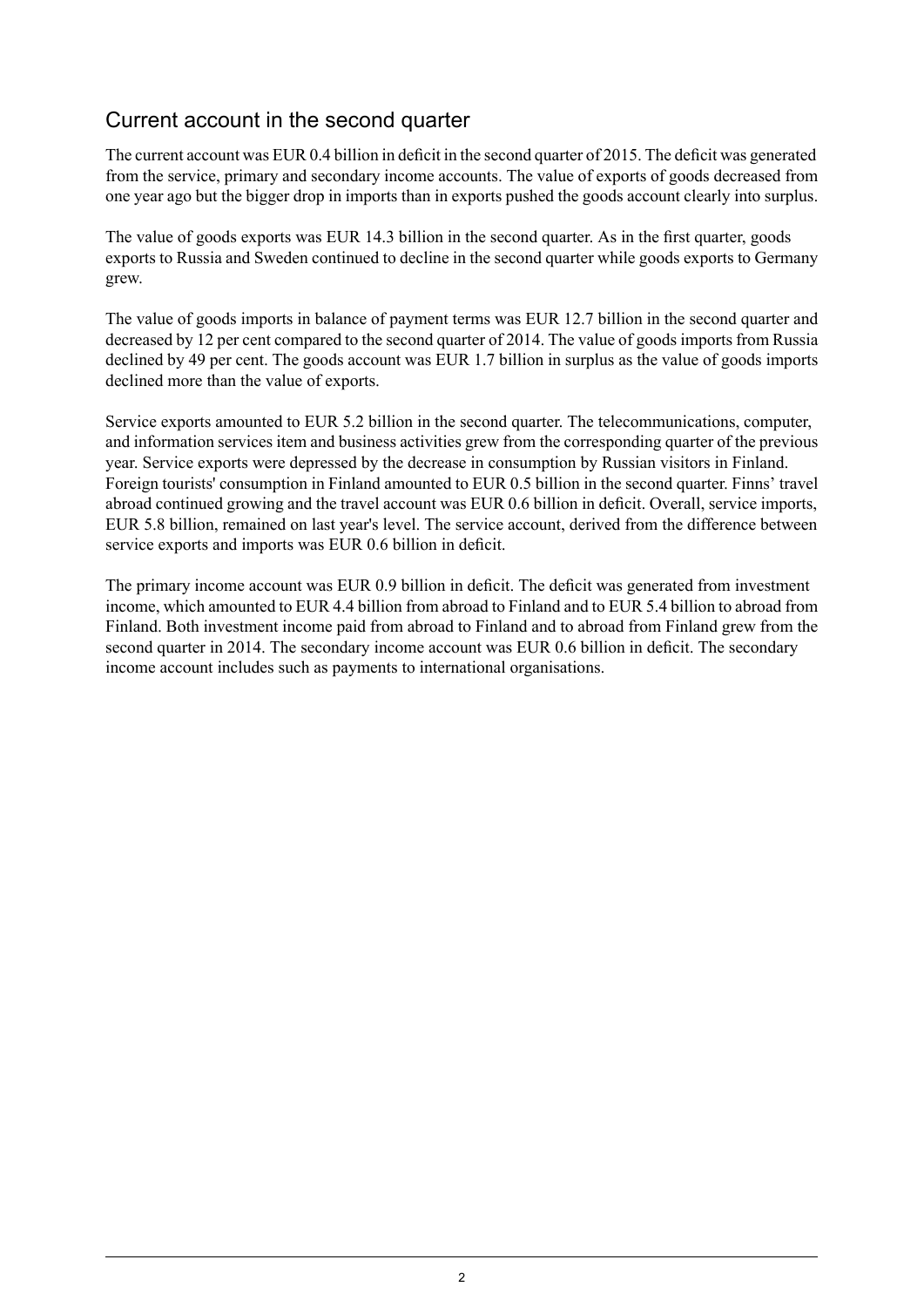# Current account in July 2015

In July, the current account was EUR 0.4 billion in surplus. The current account surplus was generated from the goods and primary income accounts. The 12-month moving total of the current account was EUR 0.8 billion in surplus.



#### **Finland's current account and trade account, 12 –month moving sum**

## Financial account and international investment position

In the second quarter of 2015, net capital outflow from Finland amounted to EUR 4.6 billion. Capital outflow was mainly in the form of other investments (loans, deposits and trade credits), totalling EUR 11.3 billion. The main source of capital inflow was direct investments, EUR 3.9 billion.

At the end of June 2015, Finland had EUR 754.4 billion in foreign assets and EUR 740.6 billion in foreign liabilities. Finland's net international investment position grew in the second quarter to EUR 13.9 billion. The net investment position turned positive after two negative quarters. Price changes related to foreign assets and liabilities boosted the net investment position by EUR 10.8 billion in the second quarter. Changes in exchange rates and other valuation changes also strengthened the net investment position by EUR 1.0 billion.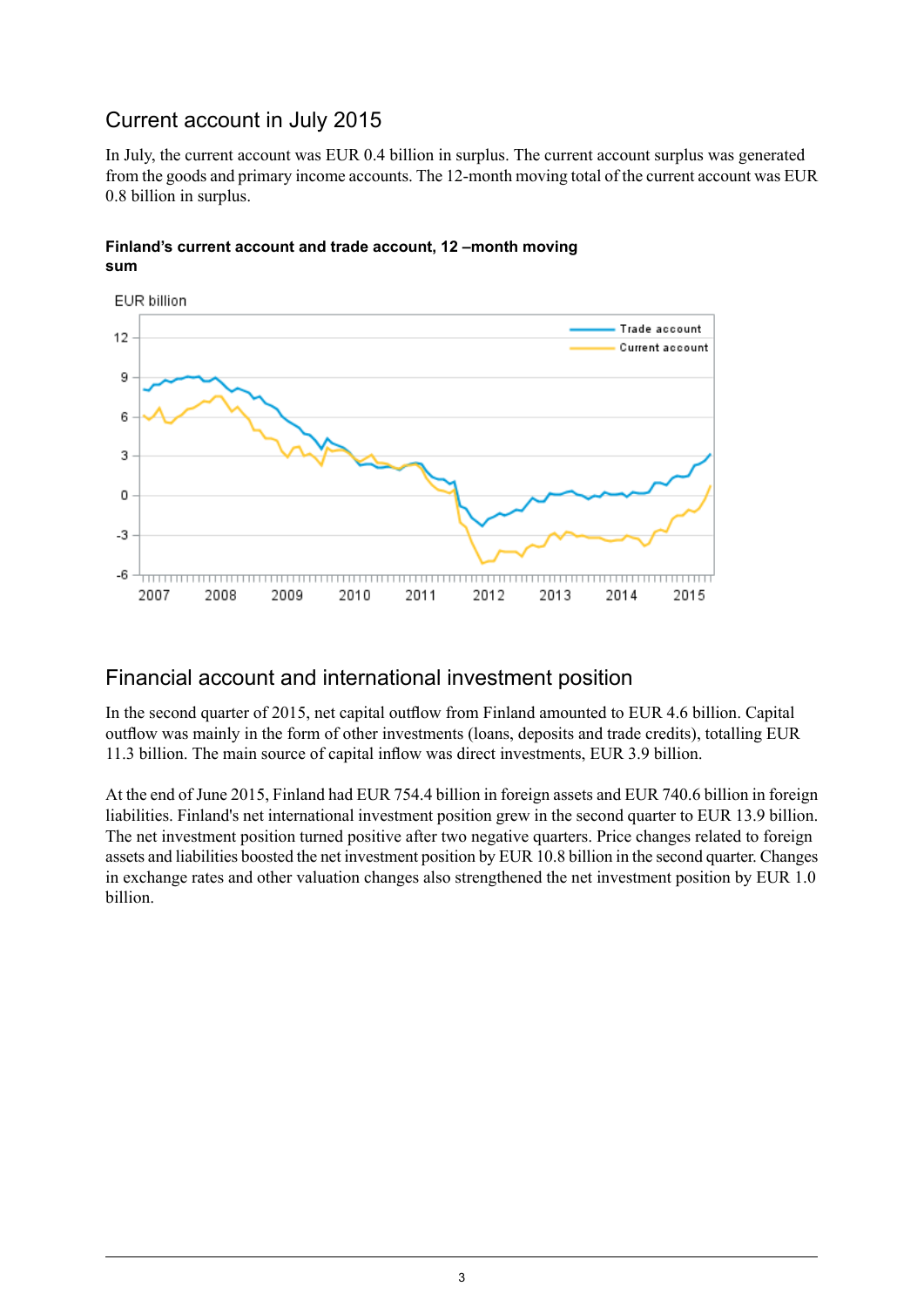|                              | Opening positiion<br>31.03.2015 | Financial<br>transactions $2015$ 2015 Q2<br>Q <sub>2</sub> | Price changes | Changes in the<br>exchange rates and<br>valuation<br>adjustments 2015 Q2 | Closing position<br>30.6.2015 |
|------------------------------|---------------------------------|------------------------------------------------------------|---------------|--------------------------------------------------------------------------|-------------------------------|
| <b>Financial account</b>     | $-2,5$                          | 4,6                                                        | 10,8          | 1,0                                                                      | 13,9                          |
| Assets                       | 798,8                           | $-11,7$                                                    | $-28,1$       | $-4,6$                                                                   | 754,4                         |
| Liabilities                  | 801,3                           | $-16,3$                                                    | $-38.9$       | $-5,5$                                                                   | 740,6                         |
| <b>Direct investment</b>     | 14,3                            | $-3,9$                                                     | $-0,1$        | 3,0                                                                      | 13,3                          |
| Assets                       | 131,6                           | 1,6                                                        | $-0,4$        | 0,0                                                                      | 132,8                         |
| Liabilities                  | 117,3                           | 5,4                                                        | $-0,3$        | $-3,0$                                                                   | 119,5                         |
| <b>Portfolio investment</b>  | 2,4                             | $-0,2$                                                     | 11,0          | $-2,2$                                                                   | 11,0                          |
| Assets                       | 306,7                           | $-1,4$                                                     | $-2,3$        | $-3,6$                                                                   | 299,5                         |
| Liabilities                  | 304,3                           | $-1,2$                                                     | $-13.3$       | $-1,4$                                                                   | 288,4                         |
| <b>Other investment</b>      | $-37,4$                         | 11,3                                                       | 0,0           | 0,3                                                                      | $-25,8$                       |
| Assets                       | 197,0                           | 9,7                                                        | 0,0           | $-0,7$                                                                   | 206,0                         |
| Liabilities                  | 234,4                           | $-1,6$                                                     | 0,0           | $-1,1$                                                                   | 231,7                         |
| <b>Financial derivatives</b> | 8,6                             | $-2,8$                                                     | 0,0           | 0,0                                                                      | 5,9                           |
| <b>Reserve assets</b>        | 9,6                             | 0,1                                                        | $-0,1$        | $-0,2$                                                                   | 9,5                           |

#### **Table 1. External assets and liabilities by investment type in 2015 Q2, EUR billion**

### Direct investments

At the end of June 2015 direct investment assets on gross stood at EUR 132.8 billion and the corresponding liabilities at EUR 119.5 billion. During the second quarter, direct investment assets increased by EUR 1.2 billion and liabilities by EUR 2.2 billion.

Finland still has more direct investment assets than liabilities even though the net investment position related to these investments has weakened further during 2015. At the end of 2014, assets exceeded liabilities by EUR 19.3 billion but at the end of June 2015, the difference was only EUR 13.3 billion. The change in the net investment position is mainly explained by changesin intra-group loans and trade credits. During the first half of 2015, these debt assets decreased by EUR 0.7 billion and the corresponding liabilities increased by EUR 10.7 billion.

# Portfolio Investments

At the end of June 2015, Finland's portfolio investment assets stood at EUR 299.5 billion, of which EUR 148.4 billion were investments in equity and mutual fund shares, and EUR 151.1 billion in bonds and money market instruments. In the second quarter of 2015, EUR 2.2 billion in foreign investments in equity and mutual fund shares were dissolved and EUR 0.9 billion were added to debt securities. In the second quarter, portfolio investment assets decreased by a total of EUR 7.2 billion. The share of price changes in the fall of the investment stock was EUR 2.3 billion and that of other valuation changes EUR 3.6 billion.

At the end of June 2015, Finland's portfolio investment liabilities stood at EUR 288.4 billion, of which EUR 96.1 billion were investments in equity and mutual fund shares, and EUR 192.4 billion in bonds and money market instruments. In April to June, foreign investors lowered their investments in equity and mutual fund shares by EUR 1.4 billion and increased their investments in debt securities by EUR 0.2 billion. In the second quarter, portfolio investment liabilities decreased by a total of EUR 15.9 billion. Changes in security prices decreased liabilities by EUR 13.3 billion and other valuation changes by EUR 1.4 billion.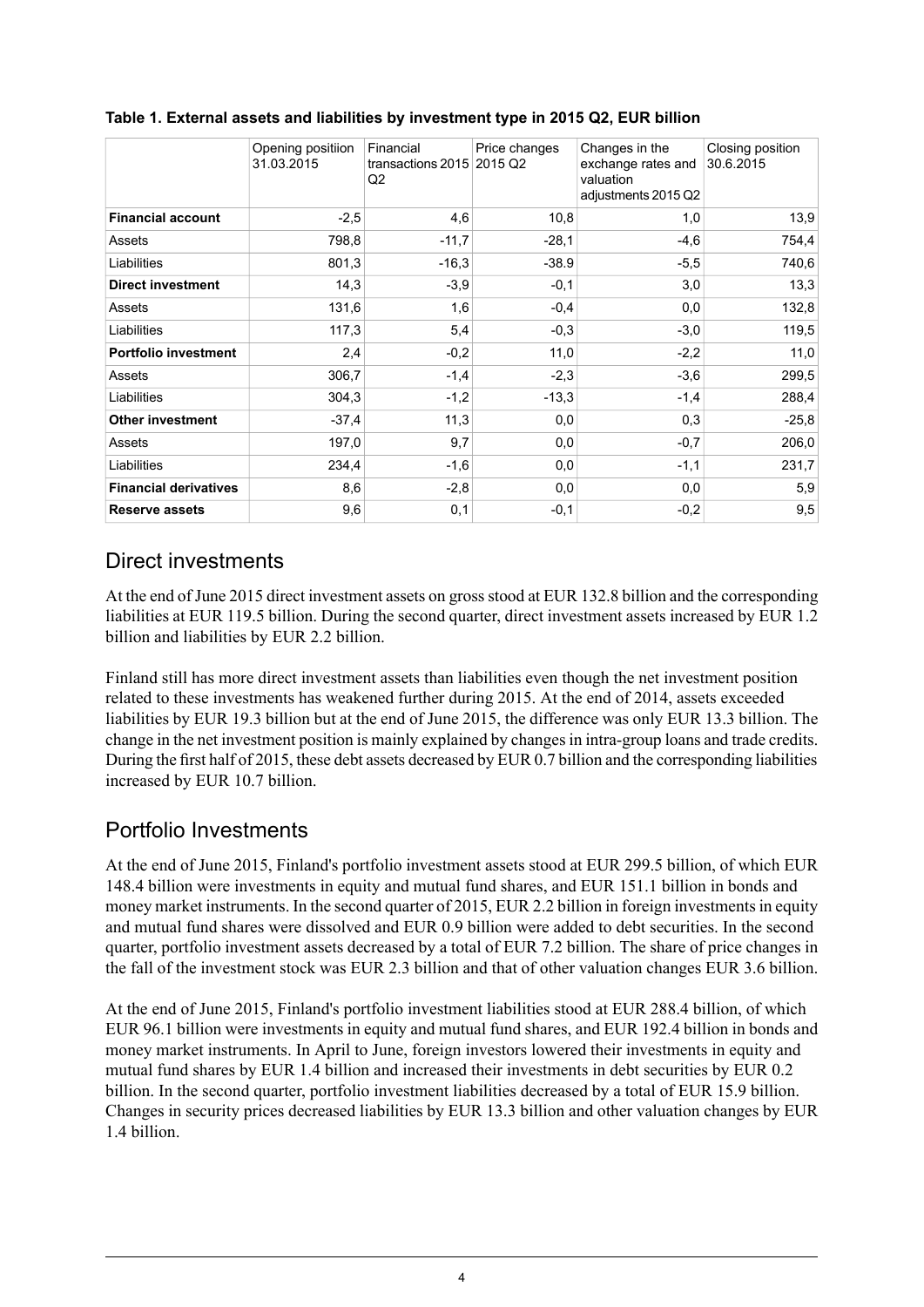# Other investments

In the second quarter of 2015, net capital outflow of other investments, i.e. loans, deposits and trade credits amounted to EUR 11.3 billion. The net investment position related to other investments improved by EUR 11.6 billion in the second quarter when the share of value changes, EUR 0.3 billion, is considered. At the end of the second quarter, assets as other investments amounted to EUR 206.0 billion and liabilities to EUR 231.7 billion. Of these assets, EUR 172.3 billion and of the liabilities, EUR 196.7 billion were held by financial institutions.

# Financial derivatives

At the end of June, Finland had net assets in financial derivatives 5.9 billion EUR, which is EUR 2.8 billion less than at the end of March. Both assets and liabilities decreased clearly in the second quarter as a result of price and value changes.

## July 2015

In July, Finland's foreign financial assets and liabilities decreased. Due to a slightly bigger decline in financial assets, net capital inflow to Finland amounted to EUR 1.2 billion. The main source of capital inflow was other investments, EUR 3.0 billion. Direct investment inflow was EUR 0.4 billion and portfolio investment outflow was EUR 2.7 billion.

Finland's net investment position was EUR 8.5 billion positive at the end of July, as foreign assets amounted to EUR 744.7 billion and foreign liabilities to EUR 736.2 billion. Finland's net international investment position decreased by EUR 5.3 billion compared with the end of June, which was mainly caused by a decline in other investment assets.

The data for August 2015 will be published on 15 October 2015.

#### **Finland's international investment position monthly**

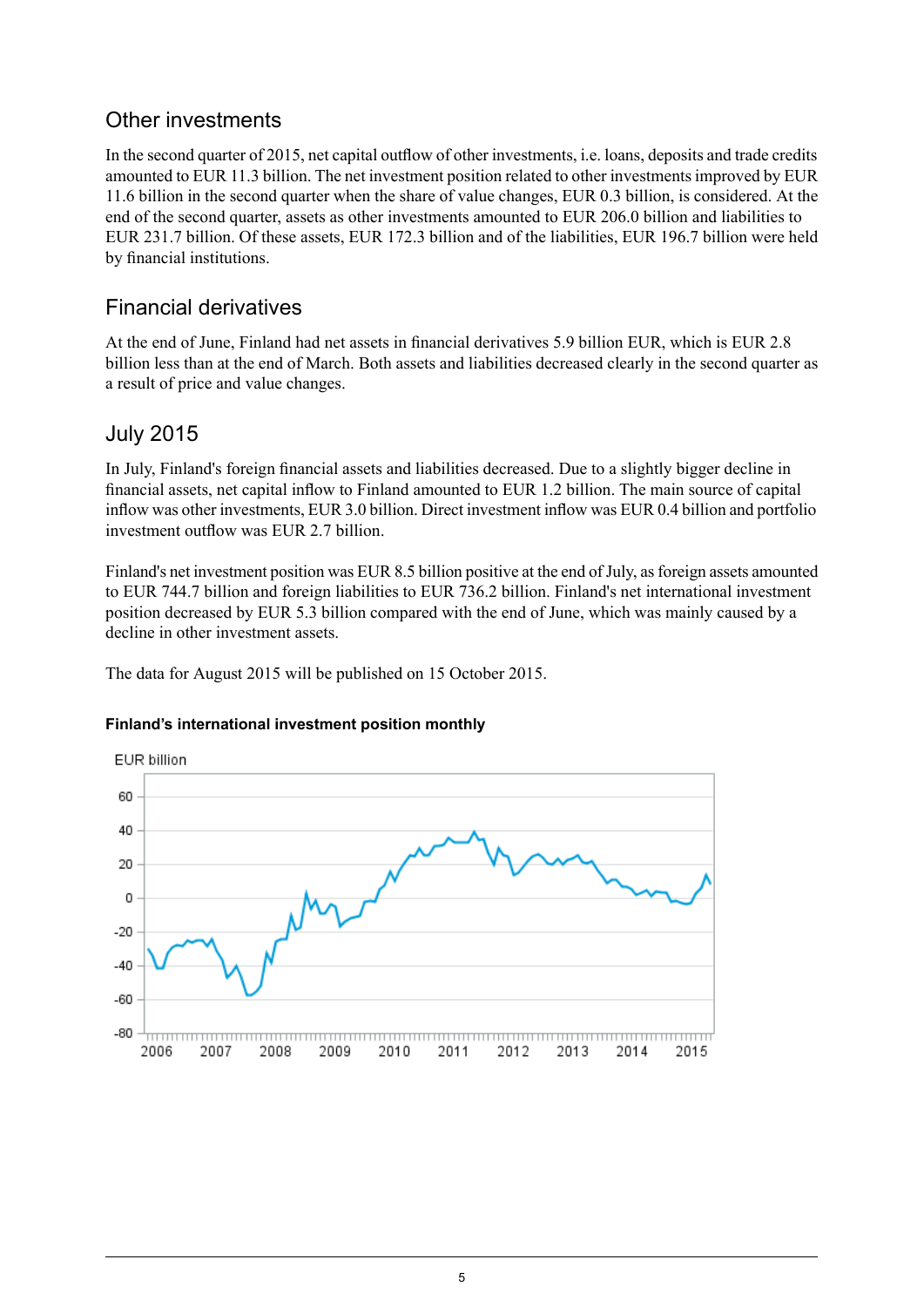# **Contents**

# **Tables**

#### **Appendix tables**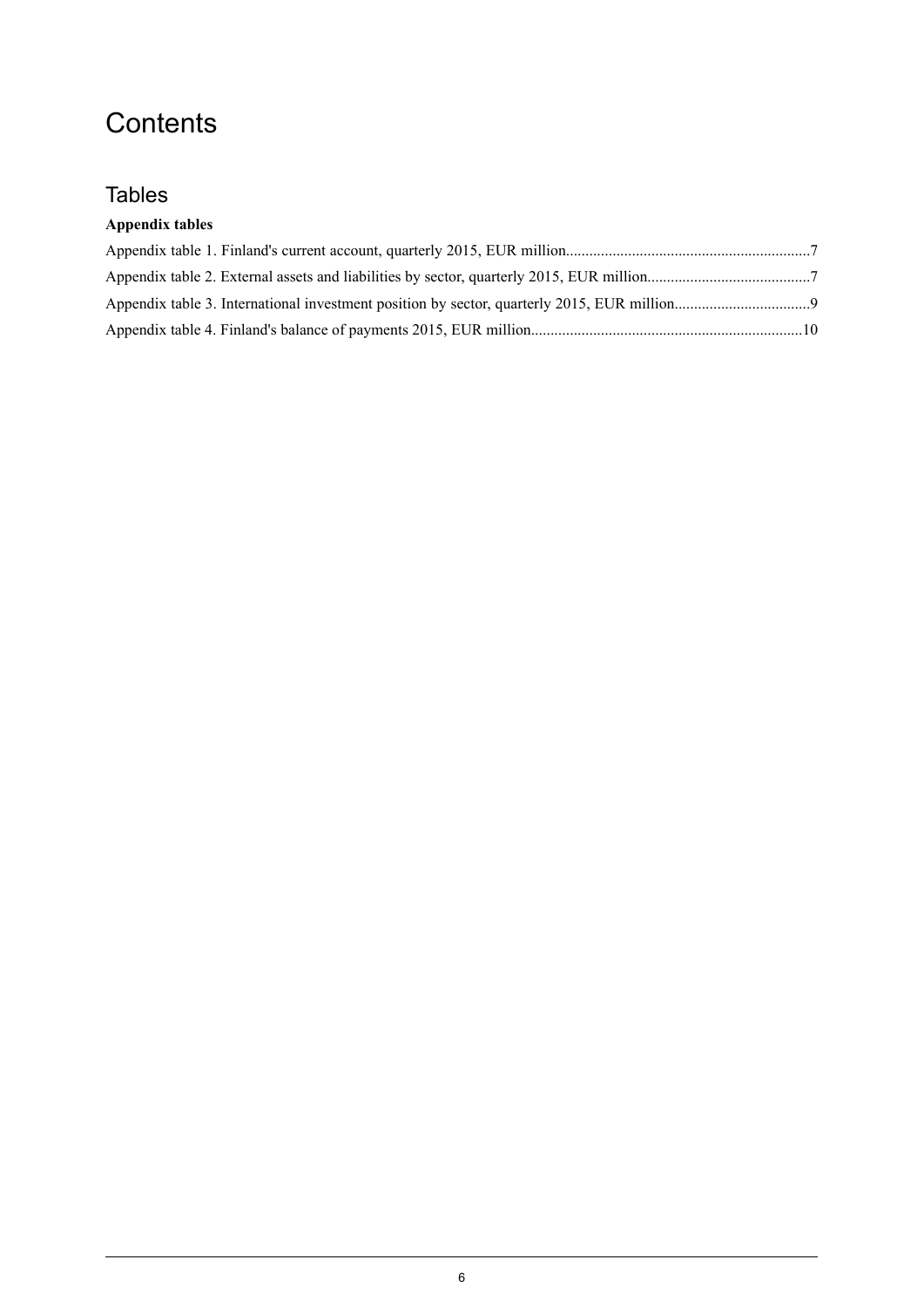# Appendix tables

|              |                      | Year/quartal |                                         |         |         |         |  |
|--------------|----------------------|--------------|-----------------------------------------|---------|---------|---------|--|
|              |                      |              | 2014/Q2 2014/Q3 2014/Q4 2015/Q1 2015/Q2 |         |         |         |  |
| Credit       | 1. Current account   | 24 797       | 24 2 23                                 | 24 160  | 22 872  | 24 612  |  |
|              | 1.1 Goods            | 14 954       | 14 292                                  | 14 3 67 | 13 371  | 14 346  |  |
|              | 1.2 Services         | 5082         | 5575                                    | 5 5 9 0 | 5 2 2 5 | 5 1 8 3 |  |
|              | 1.3 Primary income   | 4461         | 4 0 5 8                                 | 3 9 4 4 | 3974    | 4788    |  |
|              | 1.4 Secondary income | 299          | 298                                     | 258     | 302     | 294     |  |
| <b>Debit</b> | 1. Current account   | 25 996       | 24 059                                  | 23 919  | 23 129  | 24 984  |  |
|              | 1.1 Goods            | 14 4 25      | 13859                                   | 13881   | 13 265  | 12 688  |  |
|              | 1.2 Services         | 5787         | 5680                                    | 6 1 3 1 | 5 500   | 5759    |  |
|              | 1.3 Primary income   | 4 9 0 1      | 3793                                    | 2989    | 3478    | 5675    |  |
|              | 1.4 Secondary income | 883          | 728                                     | 917     | 886     | 862     |  |

#### <span id="page-6-0"></span>**Appendix table 1. Finland's current account, quarterly 2015, EUR million**

<span id="page-6-1"></span>1) The statistics become final more than two years after the end of the reference year.

#### **Appendix table 2. External assets and liabilities by sector, quarterly 2015, EUR million**

|        |                                                                                                                             | Year/quartal |          |                                         |         |          |
|--------|-----------------------------------------------------------------------------------------------------------------------------|--------------|----------|-----------------------------------------|---------|----------|
|        |                                                                                                                             |              |          | 2014/Q2 2014/Q3 2014/Q4 2015/Q1 2015/Q2 |         |          |
| Assets | S1 Total economy                                                                                                            | -9 840       | $-11474$ | $-32463$                                | $-2409$ | $-11682$ |
|        | S11 Non-financial corporations                                                                                              | $-10475$     | $-6954$  | $-6946$                                 | $-4936$ | $-2417$  |
|        | S <sub>121</sub> Central bank                                                                                               | $-1051$      | $-6682$  | 7 7 7 3                                 | 5031    | 5070     |
|        | S122 Other monetary financial institutions                                                                                  | 2 3 1 4      | 7407     | $-16$ 107                               | 7855    | $-6950$  |
|        | S123 Money market funds (MMF)                                                                                               | $-183$       | 378      | 68                                      | 415     | $-23$    |
|        | S124 Collective investment schemes excl. money market funds                                                                 | 1866         | 410      | $-1073$                                 | 1070    | 1465     |
|        | S125+S126+S127 Other financial intermediaries financial<br>auxiliaries and captive financial institutions and money lenders | 450          | 728      | $-221$                                  | 256     | 850      |
|        | S128+S129 Insurance corporations and pension funds                                                                          | $-1117$      | $-482$   | $-1303$                                 | 2014    | $-802$   |
|        | S1311 Central government                                                                                                    | $-3241$      | $-4671$  | $-9219$                                 | $-5474$ | $-1334$  |
|        | S1313 Local government                                                                                                      | 5            | 1        |                                         | -18     | $-4$     |
|        | S1314 Social security funds                                                                                                 | 1415         | $-1628$  | $-5522$                                 | $-8496$ | $-7181$  |
|        | S14+S15 Households and non-profit institutions serving<br>households                                                        | 178          | 18       | 88                                      | $-124$  | $-354$   |
|        | Liabilities S1 Total economy                                                                                                | $-7339$      | $-11229$ | $-35119$                                | 1 2 4 9 | $-16283$ |
|        | S11 Non-financial corporations                                                                                              | $-8123$      | $-5462$  | $-10099$                                | $-451$  | $-4741$  |
|        | S121 Central bank                                                                                                           | $-282$       | 88       | 67                                      | 47      | 596      |
|        | S122 Other monetary financial institutions                                                                                  | 4 6 9 3      | 253      | $-14635$                                | 12826   | $-4060$  |
|        | S123 Money market funds (MMF)                                                                                               | $-7$         |          | $-3$                                    | 5       | 5        |
|        | S124 Collective investment schemes excl. money market funds                                                                 | 886          | $-1138$  | $-671$                                  | 472     | $-2$     |
|        | S125+S126+S127 Other financial intermediaries financial<br>auxiliaries and captive financial institutions and money lenders | 814          | 1 2 5 9  | 624                                     | 424     | 49       |
|        | S128+S129 Insurance corporations and pension funds                                                                          | $-297$       | 54       | 80                                      | $-98$   | $-268$   |
|        | S1311 Central government                                                                                                    | $-3041$      | $-3665$  | $-5885$                                 | $-5072$ | $-3460$  |
|        | S1313 Local government                                                                                                      | 113          | 115      | 236                                     | $-69$   | 63       |
|        | S1314 Social security funds                                                                                                 | $-2096$      | $-2733$  | $-4834$                                 | $-6836$ | $-4464$  |
|        | S14+S15 Households and non-profit institutions serving<br>households                                                        |              |          |                                         |         |          |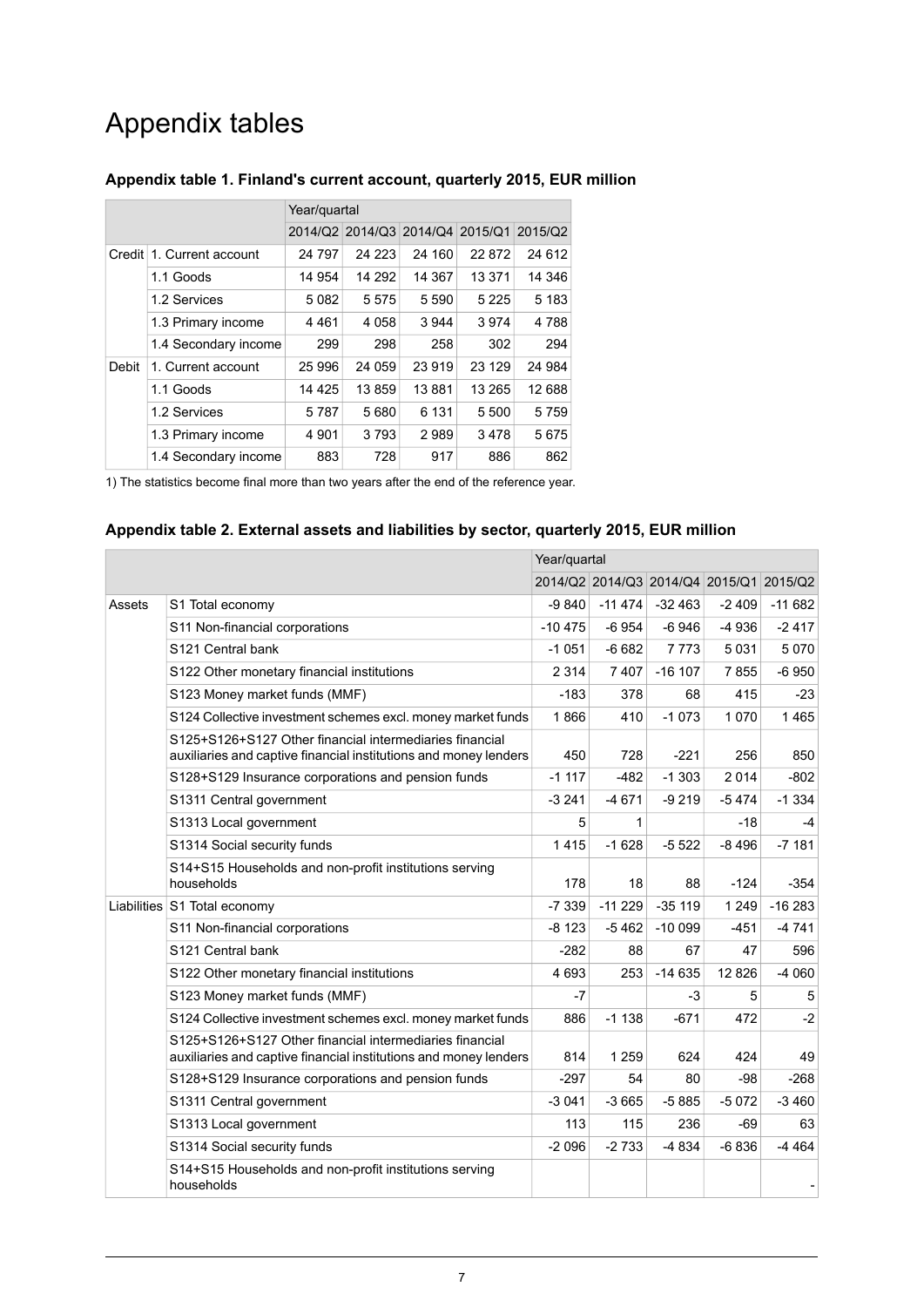|     |                                                                                                                             | Year/quartal |         |          |         |                                         |
|-----|-----------------------------------------------------------------------------------------------------------------------------|--------------|---------|----------|---------|-----------------------------------------|
|     |                                                                                                                             |              |         |          |         | 2014/Q2 2014/Q3 2014/Q4 2015/Q1 2015/Q2 |
| Net | S1 Total economy                                                                                                            | $-2501$      | $-245$  | 2656     | $-3657$ | 4601                                    |
|     | S11 Non-financial corporations                                                                                              | $-2352$      | $-1492$ | 3 1 5 2  | -4 486  | 2 3 2 4                                 |
|     | S <sub>121</sub> Central bank                                                                                               | -769         | -6 769  | 7705     | 4 9 8 3 | 4473                                    |
|     | S122 Other monetary financial institutions                                                                                  | $-2379$      | 7 1 5 4 | $-1472$  | -4 972  | $-2890$                                 |
|     | S123 Money market funds (MMF)                                                                                               | $-176$       | 378     | 71       | 410     | $-28$                                   |
|     | S124 Collective investment schemes excl. money market funds                                                                 | 980          | 1548    | $-402$   | 598     | 1467                                    |
|     | S125+S126+S127 Other financial intermediaries financial<br>auxiliaries and captive financial institutions and money lenders | $-364$       | $-531$  | -845     | $-168$  | 801                                     |
|     | S128+S129 Insurance corporations and pension funds                                                                          | $-820$       | -536    | $-1.383$ | 2 1 1 3 | -535                                    |
|     | S1311 Central government                                                                                                    | $-200$       | $-1006$ | $-3334$  | $-402$  | 2 1 2 6                                 |
|     | S1313 Local government                                                                                                      | $-108$       | $-114$  | $-236$   | 51      | $-67$                                   |
|     | S1314 Social security funds                                                                                                 | 3511         | 1 1 0 5 | -689     | $-1660$ | $-2717$                                 |
|     | S14+S15 Households and non-profit institutions serving<br>households                                                        | 178          | 18      | 88       | $-124$  | -354                                    |

1) The statistics become final more than two years after the end of the reference year.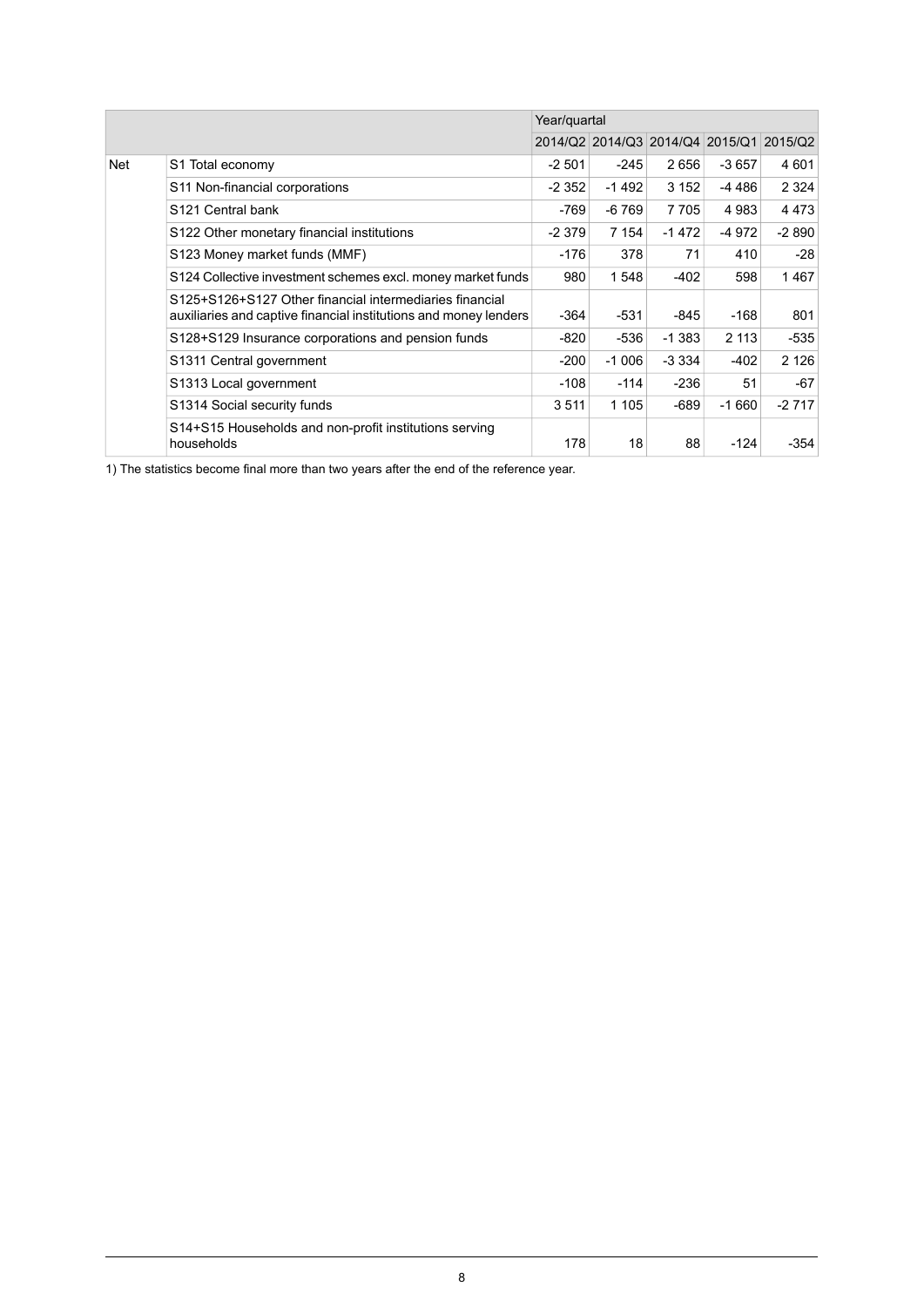|        |                                                                                                                             | Year/quartal |                 |                                 |          |           |
|--------|-----------------------------------------------------------------------------------------------------------------------------|--------------|-----------------|---------------------------------|----------|-----------|
|        |                                                                                                                             |              |                 | 2014/Q2 2014/Q3 2014/Q4 2015/Q1 |          | 2015/Q2   |
| Assets | S1 Total economy                                                                                                            |              | 679 302 709 874 | 718 949                         | 798 817  | 754 442   |
|        | S11 Non-financial corporations                                                                                              | 117 651      | 118 485         | 120 922                         | 127 830  | 132873    |
|        | S121 Central bank                                                                                                           | 43 422       | 37 150          | 45 139                          | 51 141   | 55 763    |
|        | S122 Other monetary financial institutions                                                                                  | 260 930      | 290 029         | 291 461                         | 334 274  | 285 758   |
|        | S123 Money market funds (MMF)                                                                                               | 1 909        | 2 2 8 7         | 2 3 5 1                         | 2 765    | 2 7 3 2   |
|        | S124 Collective investment schemes excl. money market funds                                                                 | 60 260       | 61796           | 62 403                          | 68 673   | 67995     |
|        | S125+S126+S127 Other financial intermediaries financial<br>auxiliaries and captive financial institutions and money lenders | 20 344       | 21 570          | 20 907                          | 23 4 37  | 23 931    |
|        | S128+S129 Insurance corporations and pension funds                                                                          | 25 5 25      | 25 4 28         | 24 458                          | 27 713   | 25 983    |
|        | S1311 Central government                                                                                                    | 22 639       | 21 216          | 18742                           | 20 5 29  | 21822     |
|        | S1313 Local government                                                                                                      | 417          | 435             | 436                             | 482      | 427       |
|        | S1314 Social security funds                                                                                                 | 114 107      | 119 155         | 119 744                         | 128 217  | 124 191   |
|        | S14+S15 Households and non-profit institutions serving                                                                      |              |                 |                                 |          |           |
|        | households                                                                                                                  | 12 098       | 12 3 25         | 12 387                          | 13 756   | 12 966    |
|        | Liabilities S1 Total economy                                                                                                | 674 770      | 706 559         | 720 466                         | 801 293  | 740 569   |
|        | S11 Non-financial corporations                                                                                              |              | 175 963         | 182 568                         | 202 513  | 194 985   |
|        | S121 Central bank                                                                                                           | 10 330       | 10 4 69         | 10 607                          | 10748    | 11 300    |
|        | S122 Other monetary financial institutions                                                                                  | 336 734      | 359 549         | 363 020                         | 412 774  | 367 740   |
|        | S123 Money market funds (MMF)                                                                                               | 40           | 40              | 37                              | 42       | 46        |
|        | S124 Collective investment schemes excl. money market funds                                                                 | 18 379       | 17 540          | 17 260                          | 19 223   | 18857     |
|        | S125+S126+S127 Other financial intermediaries financial<br>auxiliaries and captive financial institutions and money lenders | 27 651       | 29 787          | 31 014                          | 35 353   | 33 173    |
|        | S128+S129 Insurance corporations and pension funds                                                                          | 3018         | 3 1 5 2         | 3 3 1 7                         | 3 2 8 3  | 3016      |
|        | S1311 Central government                                                                                                    | 101 946      | 102 682         | 105 109                         | 109 180  | 104 691   |
|        | S1313 Local government                                                                                                      | 2445         | 2 5 5 5         | 2 7 9 1                         | 2602     | 2665      |
|        | S1314 Social security funds                                                                                                 | 3 1 9 1      | 3807            | 3728                            | 4589     | 3 1 0 8   |
|        | S14+S15 Households and non-profit institutions serving<br>households                                                        | 1014         | 1 0 1 4         | 1014                            | 988      | 988       |
|        |                                                                                                                             |              |                 |                                 |          | 13873     |
| Net    | S1 Total economy<br>S11 Non-financial corporations                                                                          | 4 5 3 2      | 3 3 1 6         | $-1516$                         | $-2477$  |           |
|        |                                                                                                                             | $-52371$     | $-57478$        | $-61646$                        | $-74683$ | $-62$ 112 |
|        | S121 Central bank<br>S122 Other monetary financial institutions                                                             | 33 092       | 26 681          | 34 531                          | 40 393   | 44 4 62   |
|        | S123 Money market funds (MMF)                                                                                               | -75 804      | -69 520         | -71 559                         | $-78500$ | -81 982   |
|        |                                                                                                                             | 1869         | 2 2 4 7         | 2 3 1 4                         | 2 7 2 4  | 2686      |
|        | S124 Collective investment schemes excl. money market funds                                                                 | 41881        | 44 255          | 45 143                          | 49 450   | 49 139    |
|        | S125+S126+S127 Other financial intermediaries financial<br>auxiliaries and captive financial institutions and money lenders | $-7307$      | $-8217$         | $-10$ 107                       | $-11916$ | $-9242$   |
|        | S128+S129 Insurance corporations and pension funds                                                                          | 22 507       | 22 276          | 21 141                          | 24 430   | 22 967    |
|        | S1311 Central government                                                                                                    | -79 308      | $-81466$        | -86 367                         | -88 650  | $-82868$  |
|        | S1313 Local government                                                                                                      | $-2028$      | $-2121$         | $-2355$                         | $-2120$  | $-2238$   |
|        | S1314 Social security funds                                                                                                 | 110 916      | 115 348         | 116 017                         | 123 628  | 121 083   |
|        | S14+S15 Households and non-profit institutions serving<br>households                                                        | 11 084       | 11 311          | 11 372                          | 12768    | 11 979    |

#### <span id="page-8-0"></span>**Appendix table 3. International investment position by sector, quarterly 2015, EUR million**

1) The statistics become final more than two years after the end of the reference year.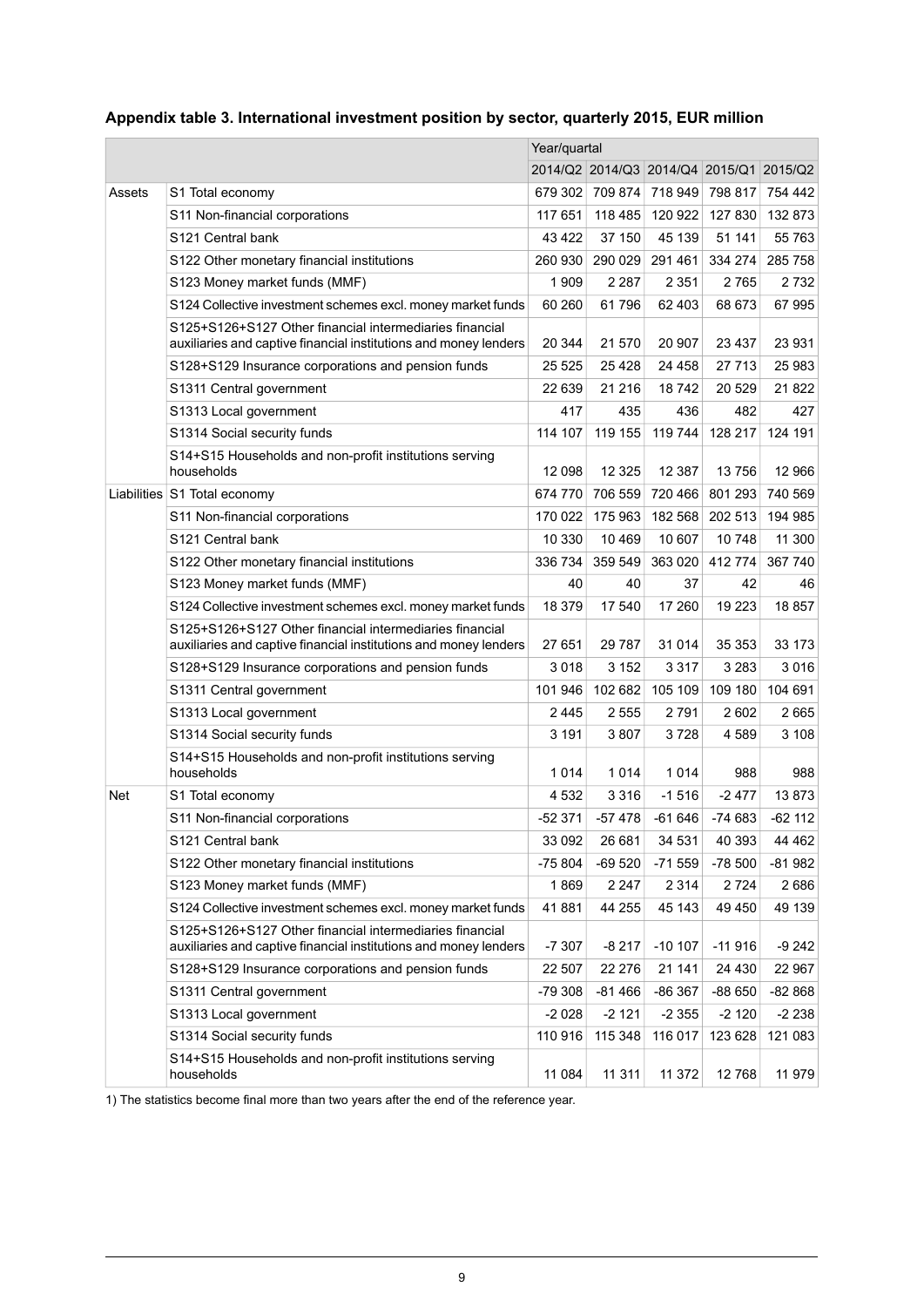|                           | Year 2014 | 12 month moving sum 2015/06 2015/07 |        |         |
|---------------------------|-----------|-------------------------------------|--------|---------|
| 1. Current account        | $-1777$   | 837                                 | 702    | 376     |
| 1.1 Goods                 | 1 318     | 3 1 7 3                             | 413    | 357     |
| 1.2 Services              | $-1820$   | -1 549                              | -199   | -95     |
| 1.3 Primary income        | 1 1 3 0   | 1 455                               | 678    | 257     |
| 1.4 Secondary income      | $-2406$   | -2 241                              | -189   | -143    |
| 2. Capital account        | 188       | 212                                 | 17     | 13      |
| 3. Financial account      | -8 395    | 4 206                               | 3605   | $-1204$ |
| 3.1 Direct investment     | -12 552   | -14 916                             | -4 442 | -378    |
| 3.2 Portfolio investment  | 4619      | 9 872                               | 1486   | 2673    |
| 3.3 Other investment      | 293       | 15 099                              | 6975   | $-3027$ |
| 3.4 Financial derivatives | -547      | -5 628                              | -680   | $-259$  |
| 3.5 Reserve assets        | -207      | -221                                | 266    | $-213$  |
| 4. Errors and omissions   | -6 806    | 3 157                               | 2886   | -1 593  |

#### <span id="page-9-0"></span>**Appendix table 4. Finland's balance of payments 2015, EUR million**

1) The statistics become final more than two years after the end of the reference year

2) Figures in the table are net flows during period

3) Financial account = Assets less liabilities